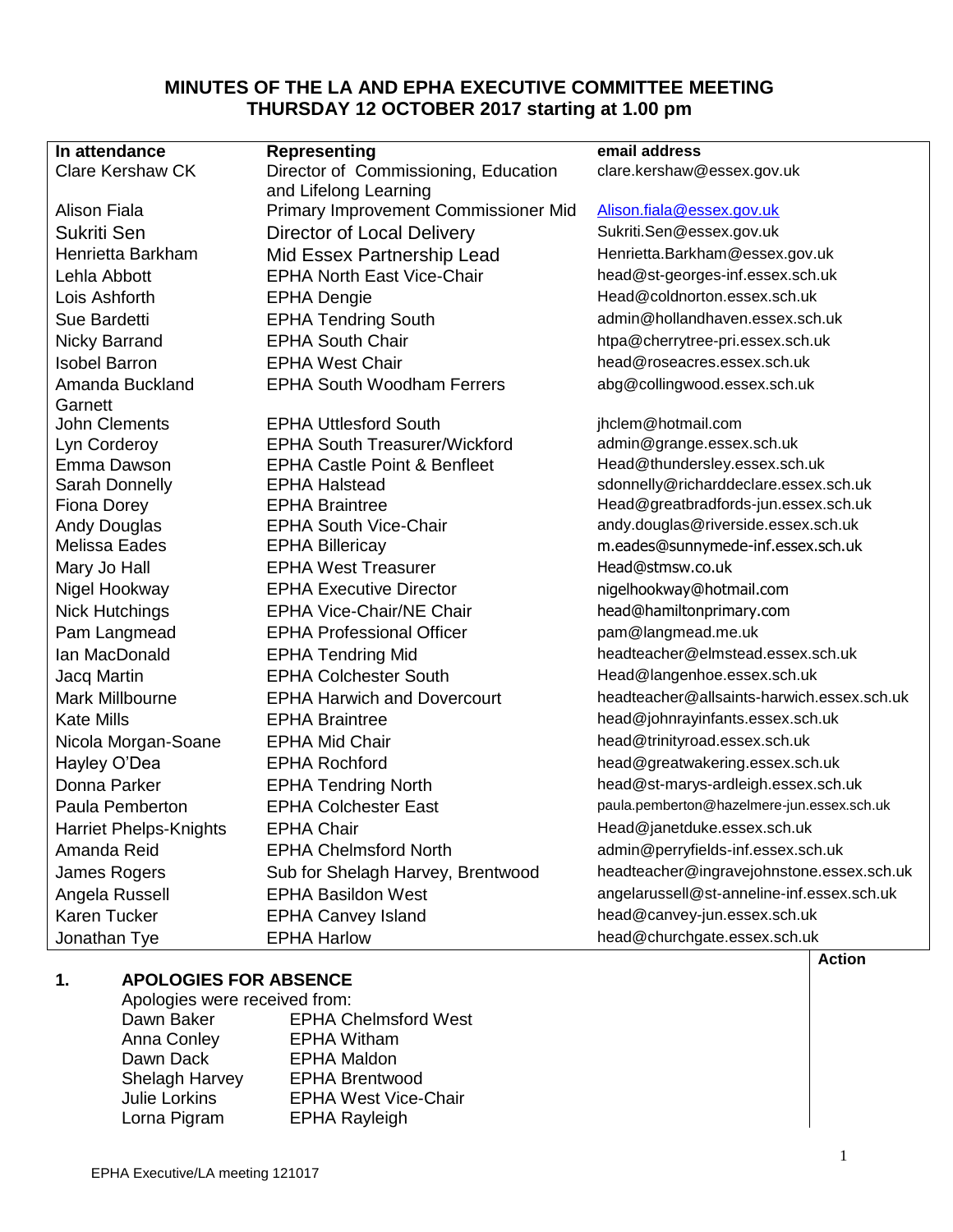|    | Matt Woolard<br>Helen Lincoln                                       | <b>EPHA Epping Forest South</b><br><b>ECC Executive Director for Children and Families</b>                                                                                                                                                                                                                                                                                                                                                                                                                                                                    |           |  |
|----|---------------------------------------------------------------------|---------------------------------------------------------------------------------------------------------------------------------------------------------------------------------------------------------------------------------------------------------------------------------------------------------------------------------------------------------------------------------------------------------------------------------------------------------------------------------------------------------------------------------------------------------------|-----------|--|
|    | Clare Kershaw welcomed headteachers and LA Officers to the meeting. |                                                                                                                                                                                                                                                                                                                                                                                                                                                                                                                                                               |           |  |
|    | <b>MATTERS ARISING FROM THE EPHA EXECUTIVE MEETING</b>              |                                                                                                                                                                                                                                                                                                                                                                                                                                                                                                                                                               |           |  |
| a) | <b>Published Admission Number (PAN)</b>                             | Clare Kershaw was asked about the current admissions appeal process, with one<br>headteacher arguing that the need to demonstrate prejudice was nearly always<br>impossible for the school to achieve. He questioned why a school had a PAN at all, when<br>it was so easy for the LA to override. He also argued that decisions made during the<br>appeals process were not always consistent.                                                                                                                                                               |           |  |
|    | on the school's waiting list.                                       | Clare noted that, in accordance with fair access protocols, pupils admitted mid-year do<br>have to be accommodated by the Local Authority. If a school states that it is full, the<br>parent has the right to appeal that decision and they also have the right to keep their child                                                                                                                                                                                                                                                                           |           |  |
|    |                                                                     | Clare AGREED to discuss this issue with Paul Turner, to seek legal clarification.                                                                                                                                                                                                                                                                                                                                                                                                                                                                             | CK        |  |
| b) | <b>Domestic Violence notifications</b><br>notifications.            | Headteachers stated their ongoing concern about the lack of notification of domestic<br>violence incidents that have affected pupils. Clare noted that whilst there has been a<br>vacancy in the JDATT team, the post has now been filled and schools should be getting                                                                                                                                                                                                                                                                                       |           |  |
|    |                                                                     | Headteachers argued that schools are still not apparently trusted with this information,<br>and may be told that an incident has occurred (often some weeks earlier) but are given<br>no information that could help them keep a child safe. Clare stated this is not a matter or<br>lack of trust; schools are given notifications of high (and medium?) risk cases, but data<br>protection laws must be taken into account. However, she accepted that the notification<br>process is not working as effectively as it should and she would follow this up. | <b>CK</b> |  |
|    | c) Pay scale advice                                                 | It was noted that schools have received conflicting advice from EES HR for Schools, and<br>the School Finance Team, around the new Schools Teachers' Pay and Conditions<br>guidance. Clare AGREED to ensure that the teams agree the advice they are giving<br>schools, particularly in relation to the mainscale pay ranges.                                                                                                                                                                                                                                 | <b>CK</b> |  |
| d) | <b>Exclusions and training for governors</b>                        | The EPHA Executive accepted the importance of governors receiving up to date training<br>around the exclusions of pupils; one headteacher noted that she had attended training<br>recently and was reminded that permanent exclusions had risen in Essex by 55%.                                                                                                                                                                                                                                                                                              |           |  |
|    |                                                                     | However, it was argued that schools need more funding and support to ensure that<br>children don't get to the point where they have to be excluded. Clare confirmed that the<br>current SEND strategy is focused on shifting support into schools.                                                                                                                                                                                                                                                                                                            |           |  |
|    |                                                                     | One headteacher noted that schools sometimes have no option but to permanently<br>exclude; one young child in her school had already been excluded from three pre-schools<br>and she had no choice but to permanently exclude, because of the severe impact on<br>other children, families and staff. However, schools don't simply want to move children<br>on, not least because they know there are rarely good options for children who are                                                                                                               |           |  |

permanently excluded; headteachers want to be given the resources and support to

**2.**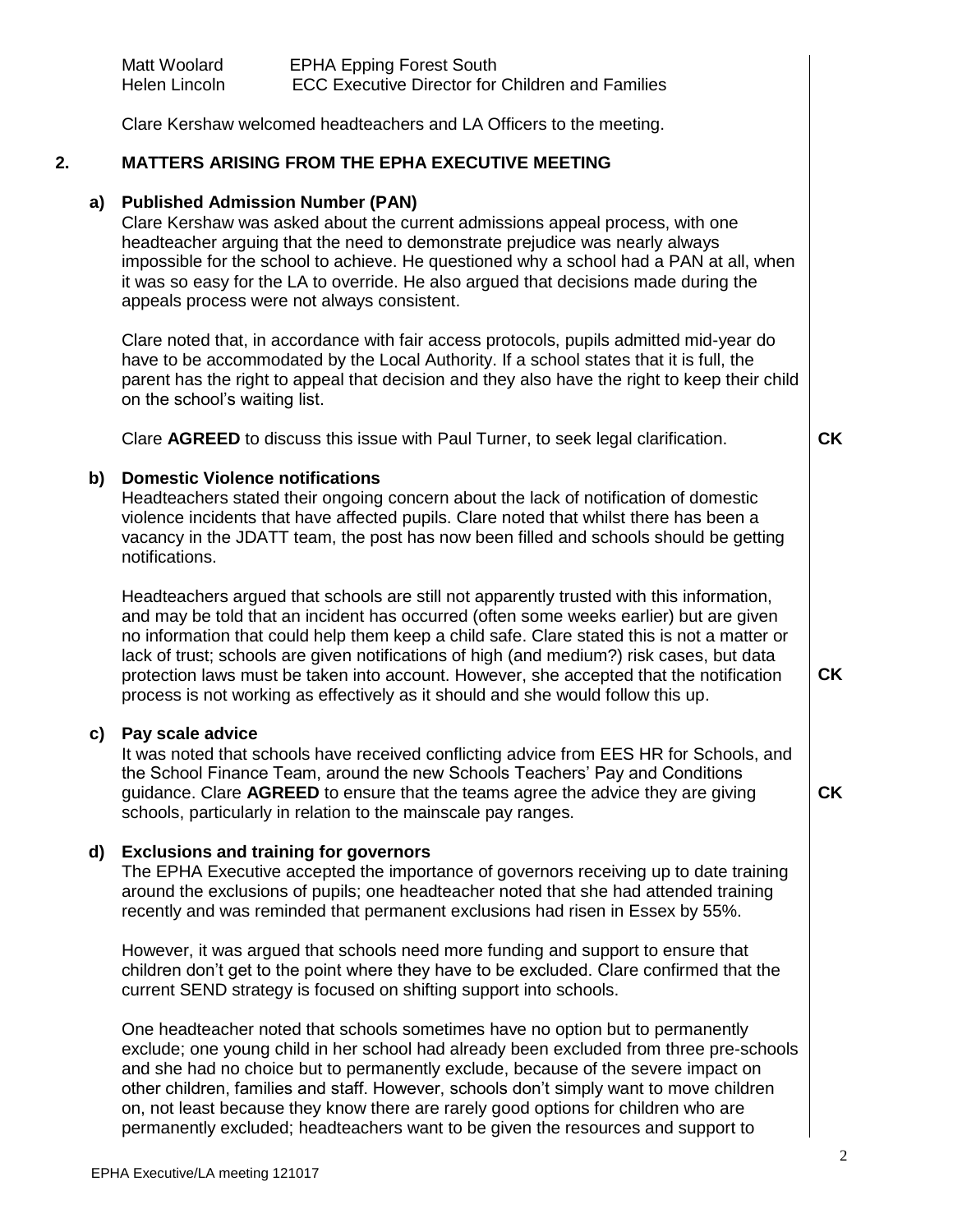enable pupils to stay in school. Clare agreed that schools do need additional support, and also need to be sufficiently skilled to cope with low level disruption and poor behaviour and how to prevent this escalating.

Another head stated that all schools are under pressure in many different and contradictory ways, not least from the data driven accountability system of Ofsted and the DfE, and the curriculum in schools is not meeting the needs of these children.

Clare recognised the accountability in schools and noted her concerns that the current system seems to only offer additional funding when EHCPs are in place.

*It has since been clarified that that the SEND Code of Practice talks about 'timely provision of services'. It requires the LA to put provision in place as soon as they understand and agree what is required. This may become evident at the beginning, or at any point through the EHC needs assessment process. The LA no longer has to wait until a final plan is issued to make provision IF everyone is agreed on the provision required. Where a child's school placement is at risk the LA teams would always consider putting interim funding in place if asked.*

#### **e) Funding for pupils admitted mid-year**

Clare noted that headteachers should contact Yannick Stupples-Whyley if they need to access top-up funding. She **AGREED** to ensure that the SEND and finance teams were clear about the top-up funding available, so that contradictory messages do not go out to schools.

One headteacher stressed that if a school has a bulge year and admits pupils with additional needs who have not been expected, this puts a real strain on the budget and staffing requirements.

#### **f) Process around schools causing concern**

Alison Fiala noted that the Excellence in Essex document is currently being updated and will be sent out to schools soon. She reminded the Executive that if the Local Authority is concerned about a school's data then the headteacher and governors are invited to a meeting in County Hall to discuss strategies and plans for improvement. The meeting will ideally end with an agreement to put in place an Improvement Board; it was stressed that quite often the area of concern is governance. In response to a question, Clare said that if a headteacher/governors do not agree to a course of action, the LA will take a view on the way forward. The process is intended to be constructive.

Headteachers questioned why the call-in meeting had to take place at County Hall, as this can be intimidating for attendees. Clare explained that this is part of the Local Authority's statutory responsibility in relation to schools causing concern and therefore needs to be a formal process. Alison confirmed that the headteacher will always be contacted by phone before sending the letter asking them to attend a call-in meeting, or the SEP will meet with the Chair and Headteacher before the formal meeting.

Headteachers suggested that the LA already has information about the school as a School Effectiveness Partner will have worked closely with them, and questioned the need for this meeting. This was agreed, but it was explained that the LA wants to hear the school and governors' own view of the performance and their strategies to improve, as part of the journey to improvement.

Alison noted that just 5 primary schools in Essex were below floor target this year.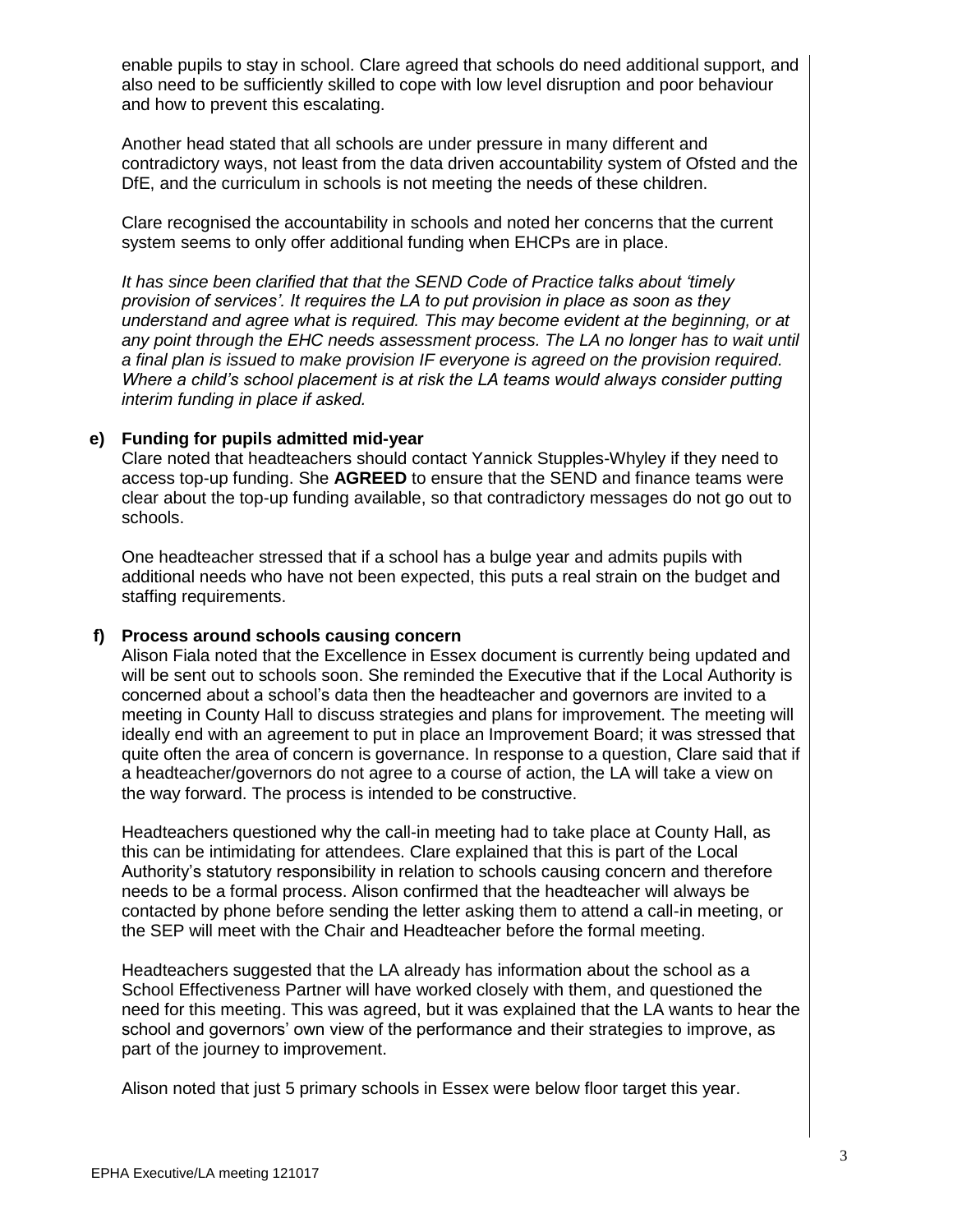## **3. EDUCATION TEAM RESTRUCTURE**

Clare explained that the next stage of the education restructure is in part driven by a new ECC strategy and also the need for the Council to save further funding (there is still a £30m gap). Dave Hill and Clare have been leading the process, reviewing what works well as well as which LA services could work more effectively. The feedback from last year's reviews of the Statutory Assessment Service and the Specialist Teacher Team will feed into this restructure.

There will now be a restructure of the whole education team aimed at re-configuring services within quadrants, to work around schools. Clare shared a proposed structure chart.

Dave Hill remains as Executive Director Social Care and Education, with Clare as Director of Education.

Four Education teams – one per quadrant – will include the following services:

- Statutory Assessment Service
- Education Psychology
- **•** Specialist Teacher Service
- School Improvement
- Early Years and Childcare
- School Attendance
- Alternative education

The quadrant structure enables services to be delivered in an integrated way nearer to schools, children and their families.

Alongside these quadrant teams will be a number of other teams:

**Education Advice and Guidance** – co-located with the Children and Families

Operations hub. This will provide access to advice and guidance, and some intervention, for families and schools, via both digital and online channels.

Clare emphasised the importance of schools seeking early help about concerns.

#### **Specialist Education Services** – county wide, to include:

- Alternative provision
- Virtual service
- Children Missing in education
- Youth services
- Safeguarding
- SEND IASS

#### **Strategy, performance and Planning**

Services will include:

- Sufficiency and sustainability (EY) School place planning
- Quality performance
- Monitoring and review
- Data intelligence
- Workforce and business development
- School crossing patrols
- School meals *(service under review)*
- Child Employment and entertainment licensing
- Dance theatre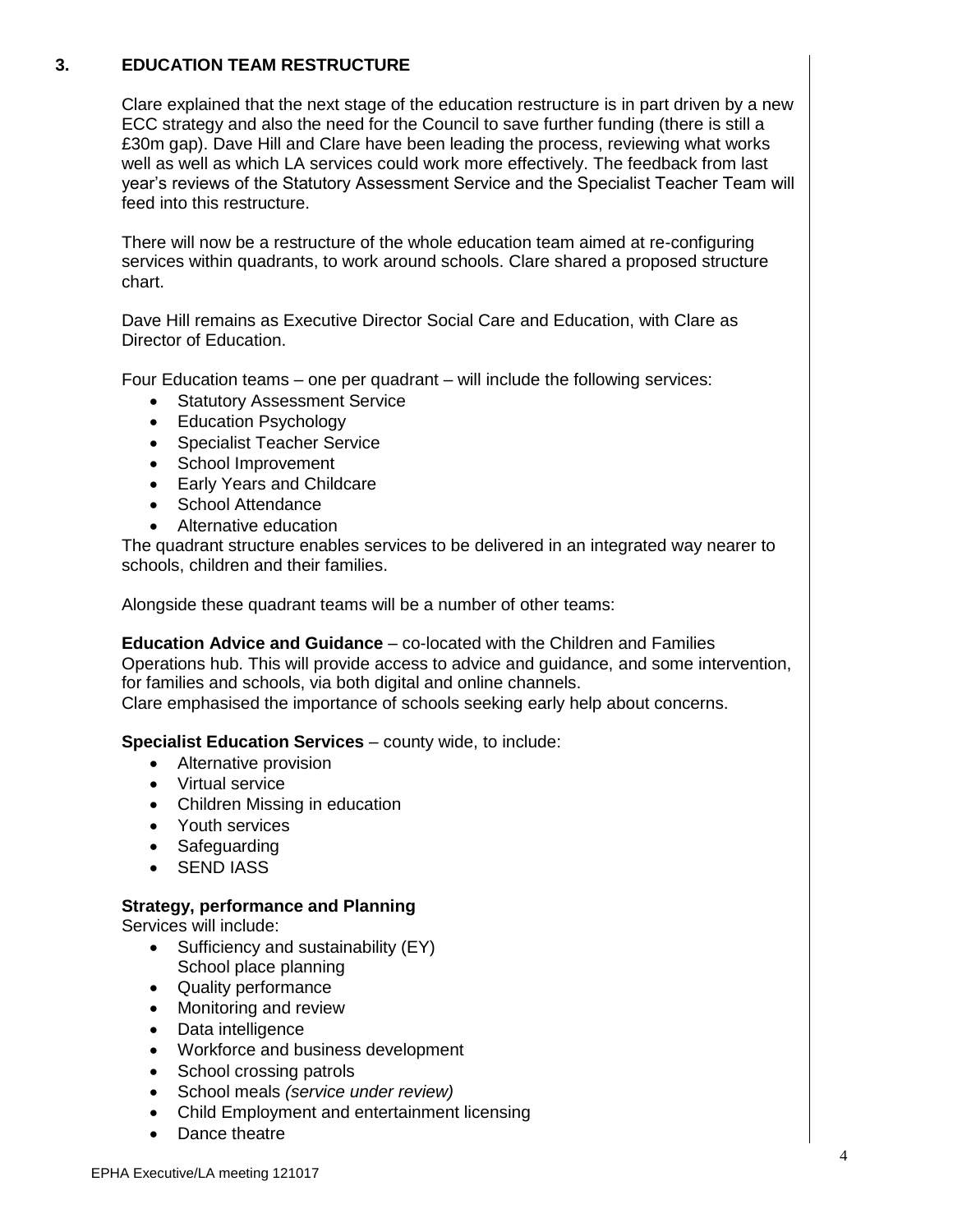#### **SEND Strategy**

Services to include SEN Tribunal and legal, and dedicated resources to deliver the SEND provision and support.

#### **Timeline of the restructure process**

**Phase 1** – following consultation early this term – recruitment to new leadership roles

- **Phase 2** recruitment to teams
- **Phase 3** implementation.

The restructure will involve a significant shift in the ways that teams currently work and it is accepted that the make-up of the quadrant teams will be critical. The size of the quadrant teams will vary according to the needs of the area, and it is accepted that there will need to be consistency of quality and provision in each of the teams. The main changes will be at leadership level and the restructure is not aimed to reduce staff, but to make the services more effective.

The Executive Director asked about the alignment to CCGs (Clinical Commissioning Groups) and STPs (Sustainability and Transformation Partnerships - the NHS and local councils have formed partnerships in 44 areas covering all of England, to improve health and care. Each area has developed proposals built around the needs of the whole population in the area, not just those of individual organisations). Clare noted that each quadrant team will be led by an Assistant Director and part of their remit will be to liaise with other partners and help hold them to account for their statutory responsibilities in relation to schools.

She noted that the LA has written to the accountable officers of the CCGs, reminding them of their statutory obligations. She also noted that Ofsted and CQC are undertaking inspections and they may question the effectiveness of partnership working.

## **4. SEND STRATEGY**

Clare reminded the Executive that the number one priority for the Local Authority this year is to achieve greater inclusion and effective support for children with special educational needs. She noted that the recent meetings with primary-phase West and North East Headteachers and SENCos were helpful, and that similar meetings are being organised in Mid and South. Plans are underway to establish a Headteacher Round Table with a particular focus on the challenges of SEND in mainstream schools, but also considering how Special School outreach should be developed and how PEPs (Personal Education Plans) can be improved.

Clare stressed that there was a duty to ensure that every school is equally inclusive and effective at supporting special education needs; at the moment some schools are "better" than others, and some schools are reluctant to admit children with SEND.

There needs to be a focus on earlier intervention, for example for pupils who are at risk of permanent exclusion. Currently enormous sums of money are spent on individual children who have been excluded, and this money should and could be better spent working with them to avoid exclusion. The LA wants to develop the GROW and Thrive models and to expand successful strategies such as Super-SENCos and MITIE. It was noted that EWMHS is a key partner and should be involved in the development of a SEND strategy.

It was suggested that a SEND strategy should include Early Years, as many issues start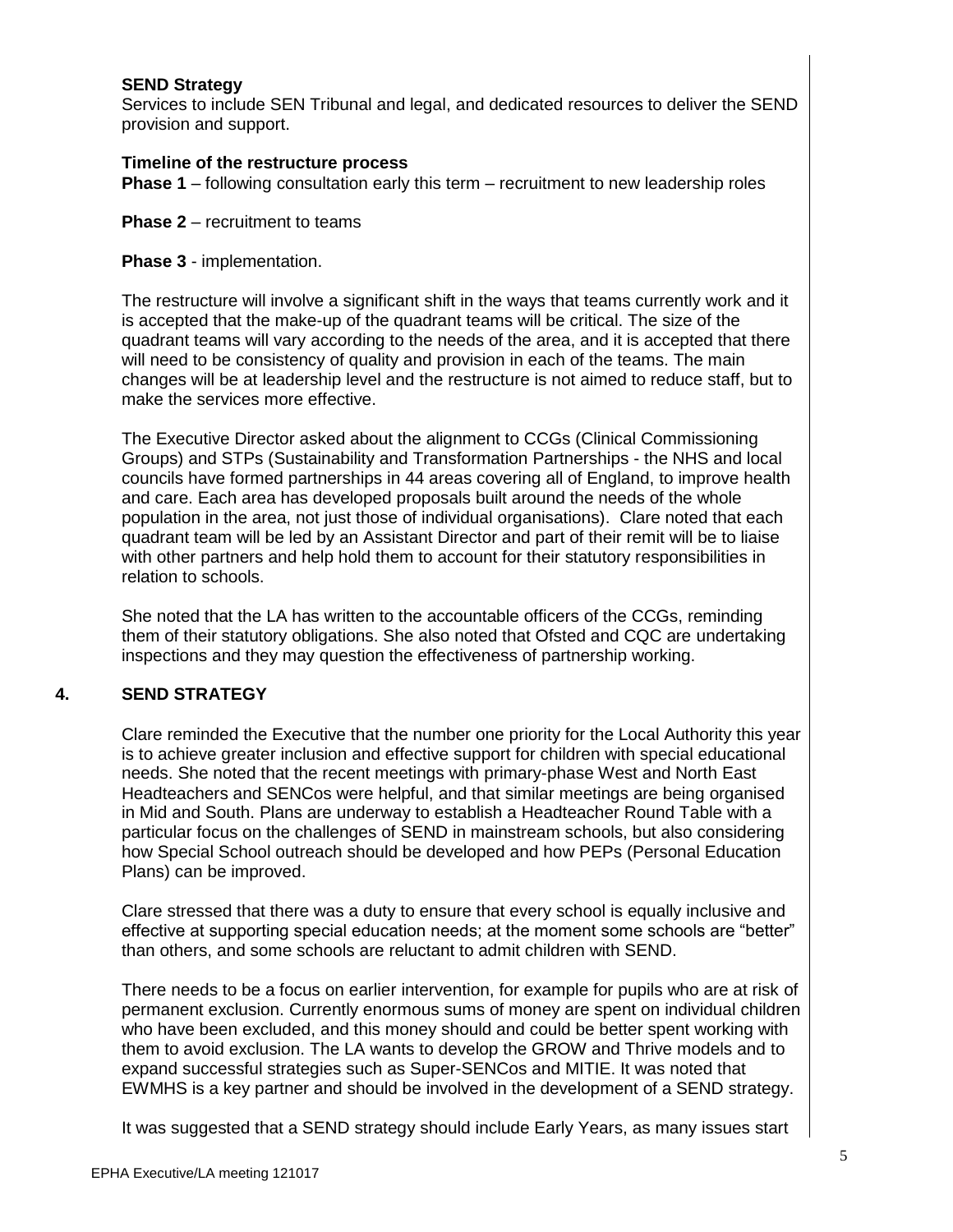to be identified when a child is in pre-school. It was argued that a common language for SEND needs to be developed across all partners, including schools, early years, Local Authority Services, health and social care, so that there is a common understanding of special educational needs and a consistent approach to support and provision.

## **5. SOCIAL CARE**

Sukriti Sen and Henrietta Barkham were welcomed to the meeting.

In advance of the meeting, the association had sent a number of questions to Helen Lincoln (Executive Director for Children and Families, who was unable to attend the meeting). Sukriti circulated a briefing paper with the following responses:

## **1. How do social care plan to ensure that their communication with schools is always effective:**

*Helen Lincoln, Director Children's Services, regularly contributes articles and information into the Essex Education Weekly bulletin. Where specific issues arise or changes to social care's operating models are planned, Helen Lincoln has and will continue to write directly to schools and ESCB partners.*

*At a strategic level, Headteacher representatives are members of the countywide ESCB and EPHA are represented at quadrant-based Children's Partnership Boards and Stay Safe Groups. Schools are also represented by the ECC Schools Safeguarding Adviser at each of the above and by MECES at MACE 2.* 

*At a quadrant level, there is a Lead for Partnership Delivery who has responsibility for supporting all partners to work well together, facilitating cross-partner communication and forums to develop partner relationships and agree responses to changing and emerging local practice issues.*

*At a local level, the social work teams / services hold partnership forums either specifically with school colleagues or a mix of local partners including school colleagues. Many social work teams across Essex also have identified link practitioners for local schools.*

*Attendance and presentations to the Quadrant Safeguarding Forums run by Jo Barclay by social care practitioners and leaders.*

*Ongoing cross-service liaison between Children & Families practitioners and leaders with Jo Barclay, Cathryn Adams and Clare Kershaw.*

*At an individual case level, school colleagues are routinely included in triage of Requests for Support, C&F Assessments (via agency checks) and participation in Child In Need, Child Protection and Looked After Children meetings and reviews.* 

*During 2016, as social care transitioned to a new electronic case recording system there were problems providing outcome responses to all professionals who had submitted Requests for Support from social care – this was resolved at the end of 2016.* 

*Provision of outcomes to professionals where the Request for Support receives Early Help triage is patchy due to issues caused by the new system. A Task & Finish Group are working together to identify and implement a solution to resolve this.*

## **2. How will Social Care help schools to support children who are extremely vulnerable and at risk, but who don't meet the thresholds for referral.**

*The ESCB Effective Support for Children and Families in Essex details how all professionals across the children's partnership in Essex are expected to engage with children and their families to support them and prevent difficulties escalating.*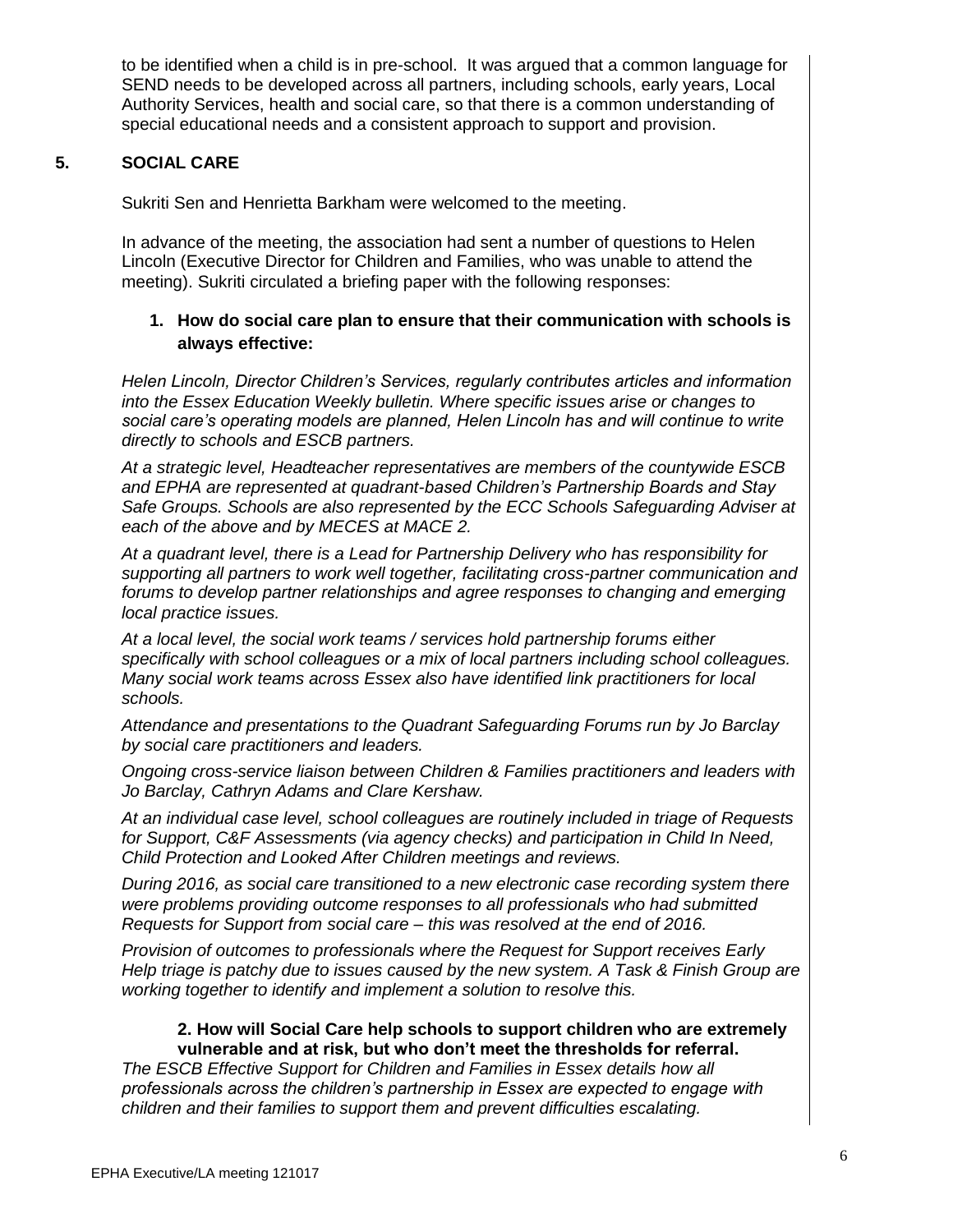*Social Care form a part of this partnership network having responsibility for supporting children and families with specialist statutory services where children are at risk of significant harm or at risk of their development being significantly impaired.* 

*Where children are at risk of significant harm, social care involvement under S47 Children Act does not require the consent of the parents – although we seek to work alongside families wherever this is safe and possible to do so as we know this is usually the best way to improve the situation for the child.*

*Where children require support because there is a risk of their development being impaired but are not at risk of significant harm social care involvement is on a voluntary and consensual basis under S17 Children Act – there are occasions when social care would want to offer a service but this is declined by parents.*

*Where it is determined that there is no statutory role for social care, ESCB expects other involved professionals across the children's partnership to provide Early Help support from within their organisation. The Effective Support document sets out how schools and other involved practitioners can work together with the family using an Early Help Plan and Team Around the Family approach.*

*Essex Children & Families Service (not just social care) also provide the following to all ESCB partners to support their Early Help work with children and families:*

- *Children & Families Hub Consultation Phone Line*
- *Online Directory of Support Services in Essex – available through ESCB website link*
- *Commissioned Early Help services i.e. Family Innovation Fund, Safer Places*
- *Family Solutions involvement and lead professional support to family and involved agencies where more intensive Early Help support for a family is identified.*

*Where children and families have been provided with a social care service, with consent from the parents, an Early Help Plan supported by the involved agencies is agreed as part of the case closure process.*

*In some areas of Essex, individual or groups of schools are using their Pupil Premium funding to commission services to support their Early Help responsibilities for children and this could be an option for other and smaller schools to consider how they could collaborate.*

#### **3.How will Social Care develop and ensure the links with Health, EWMHS and other professionals to enable a joined up and consistent approach?**

*EWMHS have a single point of access which provides information, advice and guidance to professionals as well as families and CYP should they wish to seek advice before making referrals. This is co-located with the Children and Families Hub so that there are opportunities for EWMHS and Social Care to communicate effectively.*

*Monthly meetings between Children's Mental Health Commissioner, EWMHS, the Directors of Local Delivery with responsibility for mental health which provides a space where issues can be addressed and consider developments which will improve joint working.*

*The Children's Mental Health Commissioner and Commissioning Director for Children and Families play a key role in facilitating relationships between EWMHS and Social Care colleagues and other partners to unblock issues – including those raised by schools where appropriate.* 

*The Collaborative Commissioning Forum (the group of 10 partners who commissioned*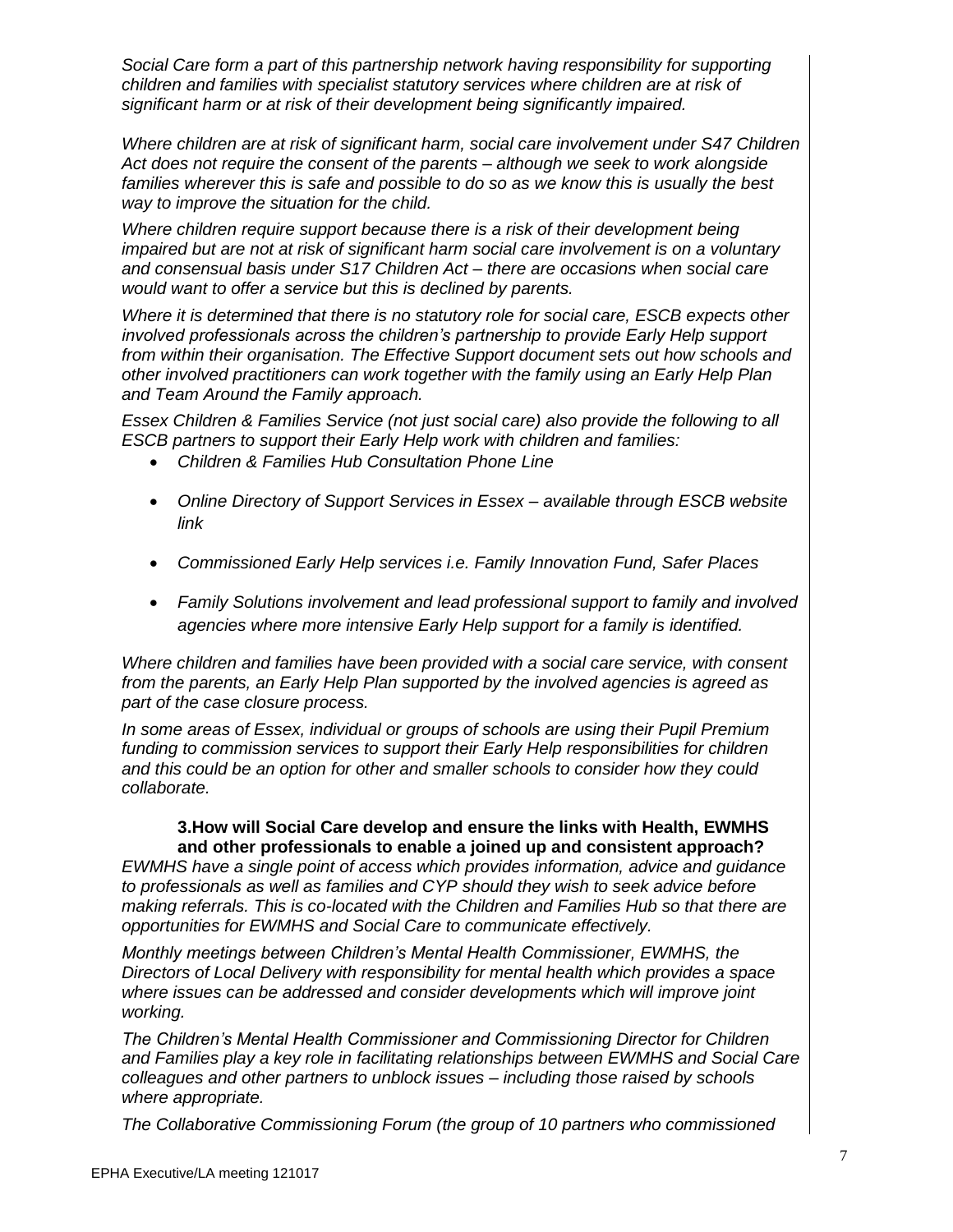*EWMHS) in relation to links with Education chair an Education workstream which has representation from ASHE, EPHA and schools, Education Psychology, EWMHS lead for Education and other key partners such as Commissioners from Southend and Thurrock*  LAs. The workstream has been developing resources for schools and consulting on their *contents to support them in their role with CYP and Families. This includes:*

*• a range of information which will be accessible on the schools information portal on Emotional Health and Wellbeing Issues – this information will be targeted at schools but will also enable schools to pass on information and resources to CYP and families* 

*• Self Harm guidance and toolkit for schools* 

*• Supporting NELFT to develop their offer to schools in terms of training and supervision*

*• Review of current suicide prevention guidance for schools – this work is still ongoing and will lead to a resource for schools and other partners* 

*• Children's Mental Health conference for schools on 30th November 2017 at Chelmsford City Racecourse to launch the above resources and have a range of speakers, both national and local to provide key updates and information to school colleagues to support them in their role.* 

 *Workshops will provide opportunities to learn about how to put the resources into practice, learn from mentally healthy schools who already have effective practice in place and learn from EWMHS about their work to support schools.* 

Sukriti noted that Social Care will be part of the County redesign, but will continue working in quadrants. She accepted that some of the structural changes, such as the introduction of a data base, have had an impact on schools and were not always done in a timely fashion.

The EPHA Executive had the opportunity to discuss their experiences and issues of Social Care at the meeting. It was noted that many headteachers are facing a lot of frustrations working with Social Care.

## **Communication and paperwork**

An example given set out the contradictory and inconsistent processes around response times, and it was argued that the communication channels were frustrating. For example, one headteacher explained that she had tried to speak to a Social Worker and was told that she must submit a referral form. She did this, including an email address (as requested) and received a copy of her submission to that email. When she had not had a response two weeks later she contacted them again, but was told that they could not email a response (despite having used this earlier).

Schools are having to chase No Further Action letters. There is contradictory information around these, some heads are told that they are only sent if asked, others that they are automatically generated. However, these are an important part of a child's records and one that Ofsted will check on during inspection.

## **Meetings with Social Care and other professionals**

Several headteachers said that they do not always receive invitations to conferences and core group meetings and may only hear about these meetings from other professionals. The invitations and the information sent in advance is not consistent.

Headteachers argued that more pre-preparation is needed for CIN (Child in Need) meetings. Often there is no information about the purpose of the meeting, how many and which people will attend and who has received information in advance. Headteachers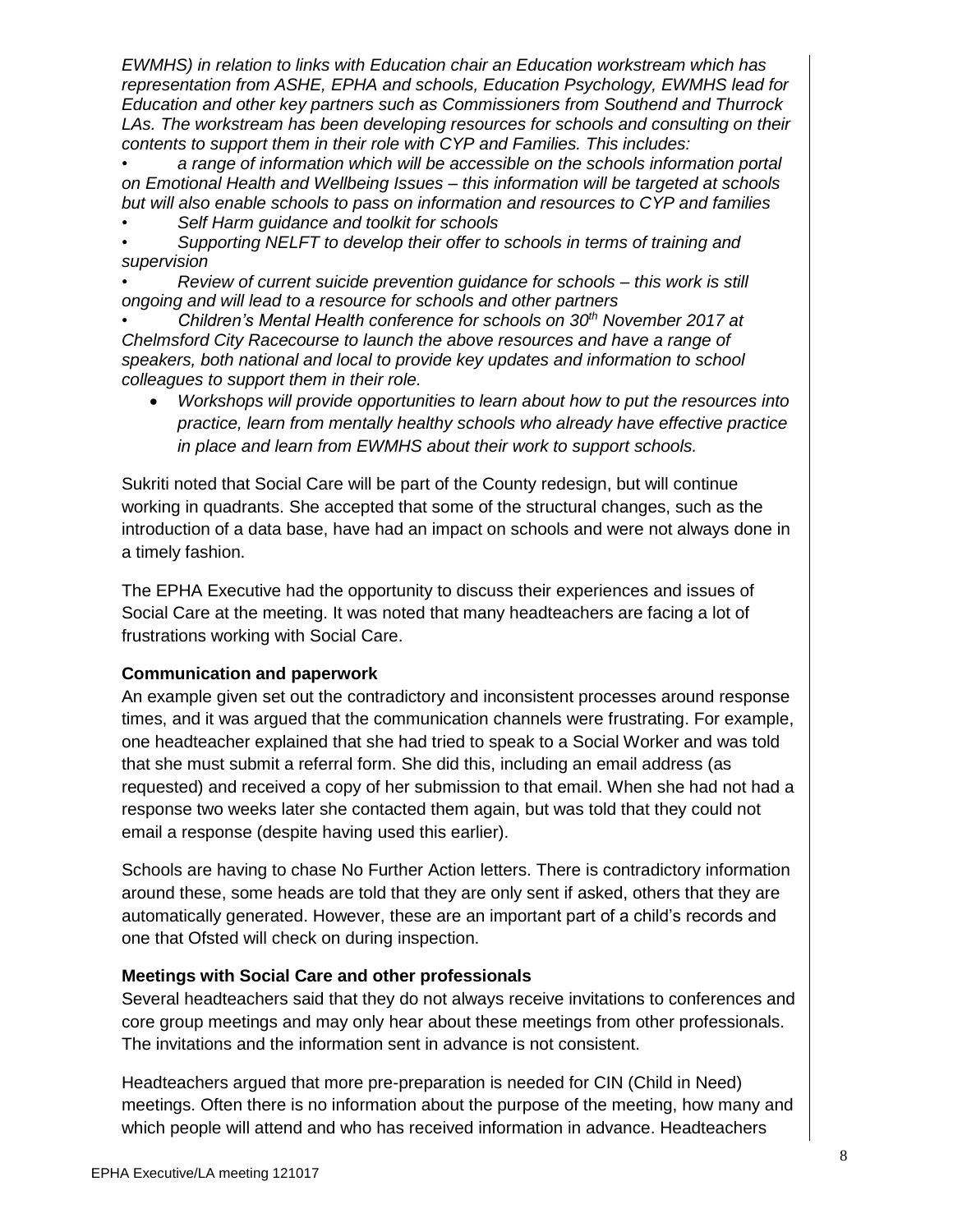have experienced Social Workers turning up for meetings that they have not been invited to (which may cause concerns for families). It was argued that there should be proper preparation and planning for every meeting.

## **Information to school staff**

Sukriti asked how information is cascaded to staff in schools. The Executive replied that information is shared through staff training, bulletins and staff meetings. An example was given of the recently published Effective Support for Children and Families document. EPHA circulated this to all schools, and produced a staff training presentation and handout that schools could use to train their staff about this document.

## **Transfers**

Concerns were expressed about families transferring from other authorities and the frustration experienced when Social Care doesn't want to get involved. One school admitted a child from the Isle of Wight, and was expected to liaise with that LA, including attending meetings about the child. This is simply not practical or reasonable. There are obstacles put in the way of a smooth transition, and ultimately it is the child who suffers. It was confirmed that Local Authorities should be passing on information about children who transfer with Child Protection Plans, and that Looked After Children are the responsibility of the placing authority.

## **The outcome of a referral**

One headteacher asked what Social Care will do next if they fail to make contact with a parent. Sukriti noted that if there is a risk of immediate harm then they can act under Section 47. If not, they will talk to the school about their concerns and will look at the context of a referral. However, if the referral is under Section 17 they must get consent from the parent and will not act without it.

Headteachers argued that they are expected and obliged to do everything they can before they make a referral – everyone agreed that they never make a Social Care referral lightly, but only when they have serious concerns about the well-being or safety of a child. Social Care is always seen as a final resort.

Headteachers felt that Social Care is still not working as a partner with schools. The perception is that referral thresholds are getting more demanding because Social Care is under-staffed. Sukriti stated that she did not believe that this was the case, but stressed that Social Care must have all the information that they need to make decisions around referral.

One headteacher noted that she has attended numerous meetings where professionals turn up, but the parent does not attend; she asked at what point the parent is held to account. Sukriti argued that it is difficult for parents to attend these meetings. If a parent fails to attend the Social Worker will try to find out what the issues are for that parent.

One headteacher stated that she felt that there was sometimes a lack of "professional curiosity" from Social Care and this could put children at risk. Sukriti expressed her disappointment at this view.

Henrietta suggested that there may at times be professional disagreements. However, Clare felt that the way to make progress was to improve communication and dialogue between professionals, and she agreed to discuss how to improve both the informal and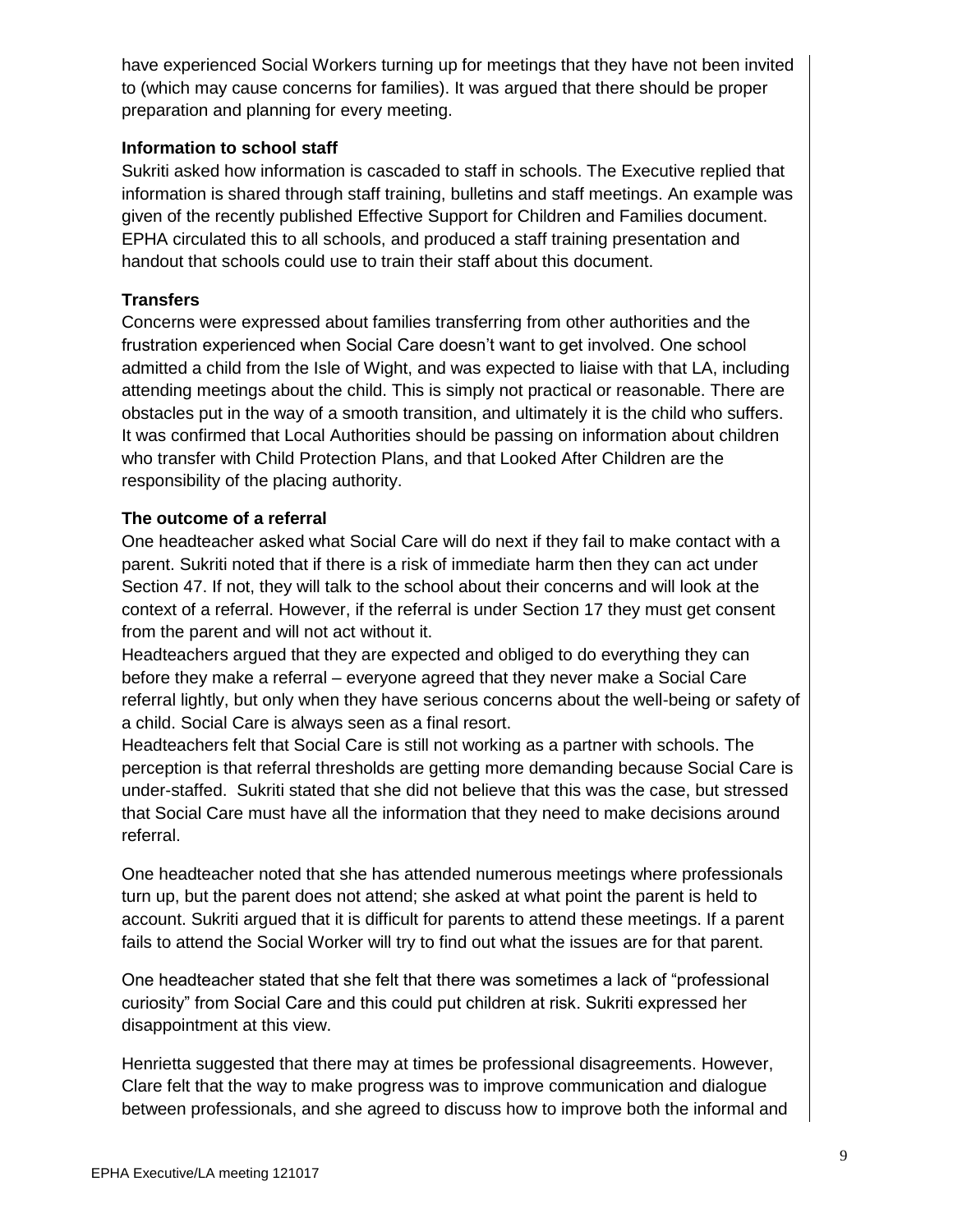formal communication structures with Sukriti, following the meeting.

## **6. SCHOOLS BROADBAND SERVICE**

The Authority in consultation with Schools Forum has considered the funding model for the Schools Broadband Service for the next two years. The current costs of the service is £2,937,253 and is funded on a per-pupil cost for maintained schools and an actual cost for academies.

For 2017/18 maintained schools were charged at £18.40 per pupil for primary-phase schools.

The service has historically been subsidised by ECC from the Education Services Grant. With the removal of the ESG this subsidy is no longer affordable, although Schools Forum has asked ECC to offer a contribution to mitigate this loss. This is being considered and Clare confirmed that ECC has indicated that they are likely to contribute around £240,000 to the cost of Broadband this year.

The principle of enabling broadband provision for every school in Essex remains a key one for the Essex Primary Headteachers' Association. This is a particular issue for small, rural schools who might not be able to find an alternative provider at an affordable price. The Actica report showed that some individual schools would have to pay a significant amount more per annum to pay a like for like service. If the decision is taken to end dedelegation, following a consultation with maintained primary schools, it will be necessary to invoice every school for the cost of their broadband service. If schools wish to find alternative providers, they will need to make the decision to end their contract with the Schools Broadband Service by 31 December 2017, for termination at the end of March 2018. If a number of schools decide to leave the service the proposed per pupil cost will increase.

## **7. SMALL SCHOOLS STRATEGY**

A task group was set up in Spring 2017 as a proactive strategy to explore the issues facing small schools, specifically financial stability and falling rolls. A toolkit has been produced to enable schools to take a proactive decision to secure their future and continue to provide a high quality education. A recommendation made was to identify a small subset of schools, using financial and pupil number information, to offer a schoolbased meeting involving Governors, Headteachers, Diocesan and ECC Officers. The aim is to discern viable and practical ways forward, including the school's plans for sustainability and succession. Eight schools will be included in the first round of discussions.

Schools with less than 120 pupils on roll in Spring 2017 will receive a personalised letter, this term, with contact details within the toolkit to support school based discussions.

Nigel Hookway (EPHA Executive Director) is a member of the strategy group, along with Local Authority and Diocesan officers. However, one headteacher argued strongly that this group did not include any serving small school headteachers, and that only those who were could understand the pressures that they were under.

It was agreed that representative headteachers (from faith and non-faith schools) will be invited to join a strategy group to make further recommendations on a Small School Strategy for Essex.

For further information, please contact Alison Fiala, Lead School Effectiveness Partner